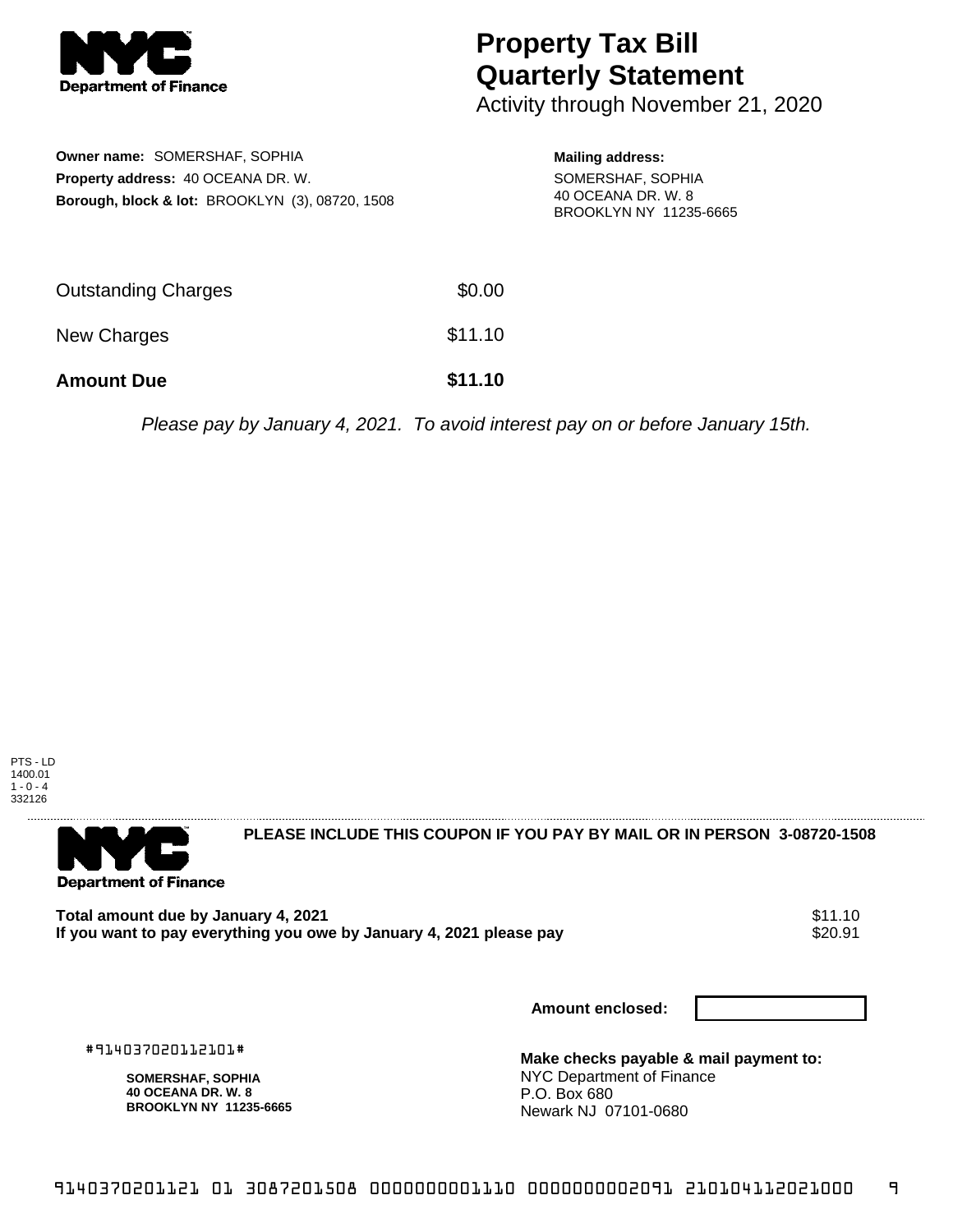

| <b>Billing Summary</b>                                                     | <b>Activity Date Due Date</b> |                     | Amount       |
|----------------------------------------------------------------------------|-------------------------------|---------------------|--------------|
| Outstanding charges including interest and payments                        |                               |                     | \$0.00       |
| <b>Finance-Property Tax</b>                                                |                               | 01/01/2021          | \$0.00       |
| <b>Adopted Tax Rate</b>                                                    |                               |                     | \$11.10      |
| <b>Total amount due</b>                                                    |                               |                     | \$11.10      |
| <b>Tax Year Charges Remaining</b>                                          | <b>Activity Date</b>          | Due Date            | Amount       |
| <b>Finance-Property Tax</b>                                                |                               | 04/01/2021          | \$0.00       |
| <b>Adopted Tax Rate</b>                                                    |                               |                     | \$11.10      |
| Total tax year charges remaining                                           |                               |                     | \$11.10      |
| If you want to pay everything you owe by January 4, 2021 please pay        |                               |                     | \$20.91      |
| If you pay everything you owe by January 4, 2021, you would save:          |                               |                     | \$1.29       |
| How We Calculated Your Property Tax For July 1, 2020 Through June 30, 2021 |                               |                     |              |
|                                                                            |                               | Overall             |              |
| Tax class 4 - Commercial Or Industrial                                     |                               | <b>Tax Rate</b>     |              |
| Original tax rate billed                                                   |                               | 10.5370%            |              |
| New Tax rate                                                               |                               | 10.6940%            |              |
| <b>Estimated Market Value \$31,433</b>                                     |                               |                     |              |
|                                                                            |                               |                     | <b>Taxes</b> |
| <b>Billable Assessed Value</b>                                             |                               | \$14,145            |              |
| <b>Taxable Value</b>                                                       |                               | \$14,145 x 10.6940% |              |
| <b>Tax Before Abatements and STAR</b>                                      |                               | \$1,512.68          | \$1,512.68   |
| Annual property tax                                                        |                               |                     | \$1,512.68   |
| Original property tax billed in June 2020                                  |                               |                     | \$1,490.48   |
| Change In Property Tax Bill Based On New Tax Rate                          |                               |                     | \$22.20      |

Please call 311 to speak to a representative to make a property tax payment by telephone.

For information about the interest rate charged on late payments, visit nyc.gov/taxbill.

## **Home banking payment instructions:**

- 1. **Log** into your bank or online bill pay website.
- 2. **Add** the new payee: NYC DOF Property Tax. Enter your account number, which is your boro, block and lot, as it appears here: 3-08720-1508 . You may also need to enter the address for the Department of Finance. The address is P.O. Box 680, Newark NJ 07101-0680.
- 3. **Schedule** your online payment using your checking or savings account.

## **Did Your Mailing Address Change?**

If so, please visit us at **nyc.gov/changemailingaddress** or call **311.**

When you provide a check as payment, you authorize us either to use information from your check to make a one-time electronic fund transfer from your account or to process the payment as a check transaction.